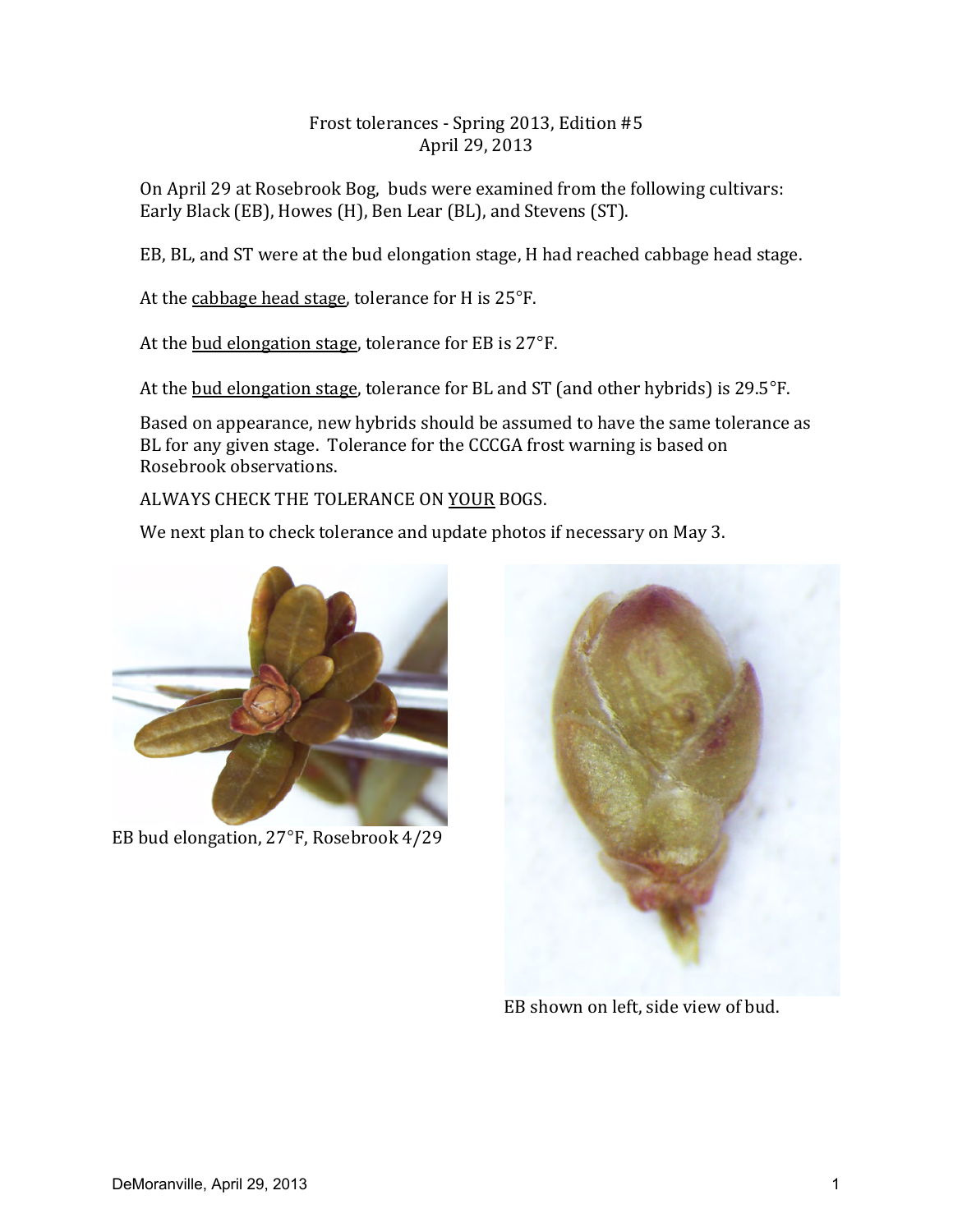

H cabbage head, 25°F, Rosebrook 4/29



BL elongation 29.5°F, Rosebrook 4/29



ST elongation 29.5°F, Rosebrook 4/29



H cabbage head, another view



BL side view showing elongation



ST side view showing elongation